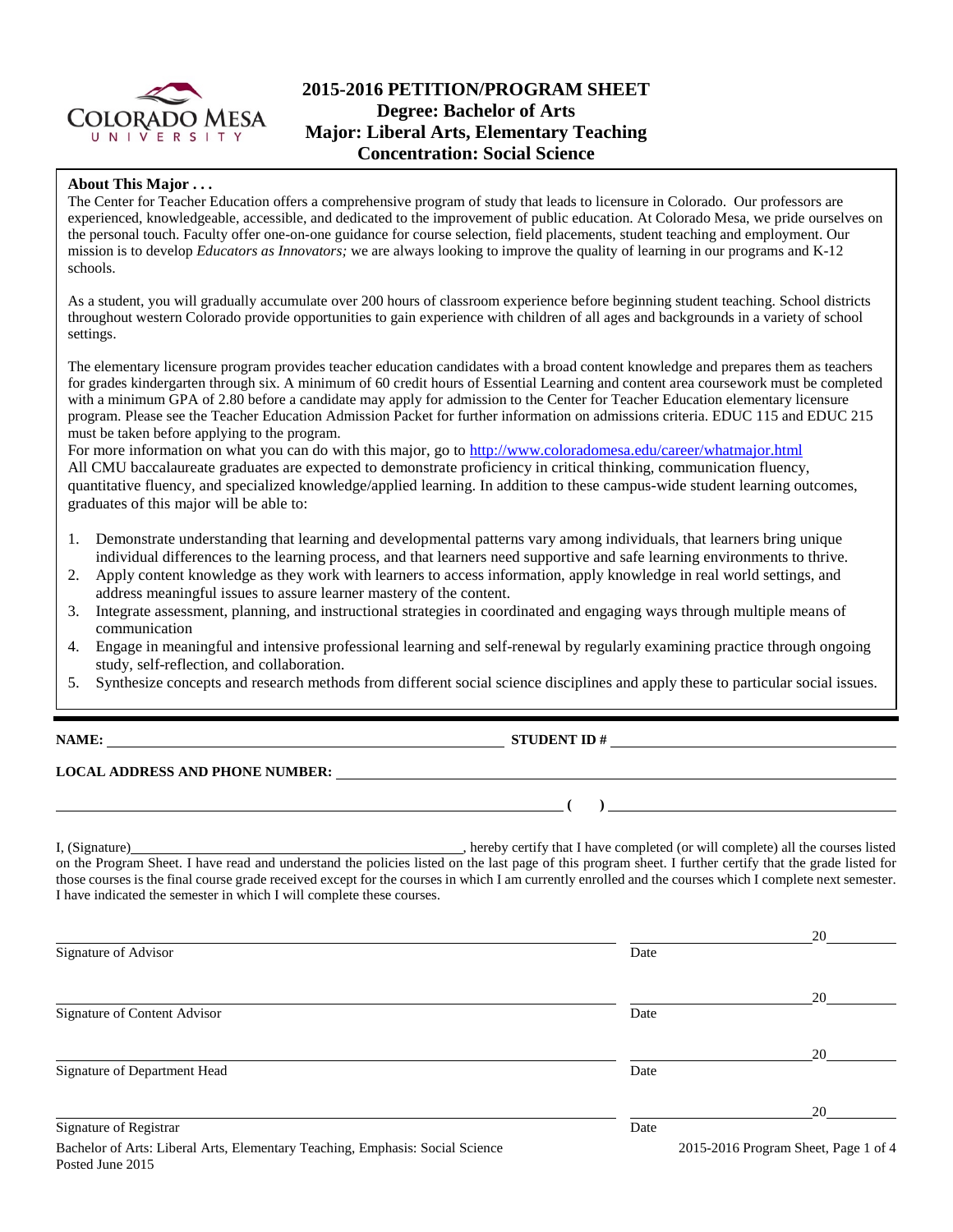#### **DEGREE REQUIREMENTS:**

- 125-126 semester hours total (Students must complete a minimum of 30 of the last 60 hours of credit at CMU, with at least 15 semester hours in major discipline courses numbered 300 or higher).
- 40 upper division credits (A minimum of 15 taken at the 300-400 course levels within the major at CMU).
- 2.80 cumulative GPA or higher in all CMU coursework
- 2.80 cumulative GPA or higher in coursework toward the major content area
- **All EDUC prefix courses must be completed with a grade of B or better**
- Pre-collegiate courses (usually numbered below 100) cannot be used for graduation.
- A student must follow the CMU graduation requirements either from 1) the program sheet for the major in effect at the time the student officially declares a major; or 2) a program sheet for the major approved for a year subsequent to the year during which the student officially declares the major and is approved for the student by the department head. Because a program may have requirement specific to the degree, the student should check with the faculty advisor for additional criteria. It is the student's responsibility to be aware of, and follow, all requirements for the degree being pursued. Any exceptions or substitutions must be approved by the student's faculty advisor and Department Head.
- Foreign language proficiency must be demonstrated by high school coursework (2 years), college coursework (2 semesters), or competency testing.
- When filling out the program sheet a course can be used only once.
- Students must PASS the PLACE or PRAXIS II exam in the content area prior to commencing the internship. Also, ALL other coursework toward the degree must be successfully completed prior to the internship.
- A grade of C or better must be earned in all required courses, unless otherwise stated.
- Essential Learning Capstone should be completed between 45 and 75 hours.
- See the "Undergraduate Graduation Requirements" in the catalog for additional graduation information.

. **ESSENTIAL LEARNING REQUIREMENTS** (31 semester hours): See the current catalog for a list of courses that fulfill the requirements below. If a course is an Essential Learning option and a requirement for your major, you must use it to fulfill the major requirement and make a different selection for the Essential Learning requirement.

| Course No Title<br><b>English</b> (6 semester hours, must receive a grade of "B" or better and<br>must be completed by the time the student has 60 semester hours.)                                                                                                 |   | Sem.hrs Grade Term/Trns |
|---------------------------------------------------------------------------------------------------------------------------------------------------------------------------------------------------------------------------------------------------------------------|---|-------------------------|
| <b>ENGL 111 English Composition</b>                                                                                                                                                                                                                                 | 3 |                         |
| <b>ENGL 112 English Composition</b>                                                                                                                                                                                                                                 | 3 |                         |
| <b>Math:</b> MATH 205 (3 semester hours) Must be taken after MATH<br>105. Must receive a grade of "C" or better, must be completed by the<br>time the student has 60 semester hours.<br>MATH 205 Elements of Mathematics II<br><b>Humanities</b> (3 semester hours) | 3 |                         |
| $ENGL^*$                                                                                                                                                                                                                                                            |   |                         |
| *Chose from 131, 132, 150, 222, 231, 232, 254, 255, 261, 262                                                                                                                                                                                                        |   |                         |
| Social and Behavioral Sciences (6 semester hours)                                                                                                                                                                                                                   |   |                         |
| <b>*PSYC 233</b> Human Growth & Development 3                                                                                                                                                                                                                       |   |                         |

| <i>*PSYC</i> 233 Human Growth $\&$ Development 3 |  |  |
|--------------------------------------------------|--|--|
| GEOG 103 World Regional Geography                |  |  |
| *Must earn a "B" or higher                       |  |  |

|                                                                   | Course No Title                                                                                                              | Sem.hrs | Grade | Term/Trns |
|-------------------------------------------------------------------|------------------------------------------------------------------------------------------------------------------------------|---------|-------|-----------|
|                                                                   | Fine Arts (3 semester hours)                                                                                                 |         |       |           |
| <b>History</b> (3 semester hours)                                 |                                                                                                                              |         |       |           |
| <b>HIST 131</b>                                                   | <b>United States History</b>                                                                                                 | 3       |       |           |
|                                                                   | <b>Natural Sciences</b> (7 semester hours, one course must include a lab)                                                    |         |       |           |
| <b>BIOL</b> 101                                                   | General Human Biology                                                                                                        | 3       |       |           |
| BIOL 101L                                                         | General Human Biology Lab                                                                                                    | 1       |       |           |
| <b>PHYS 100</b>                                                   | Concepts of Physics                                                                                                          | 3       |       |           |
| <b>OR</b>                                                         | PHYS 105/105L Physics by Inquiry and Lab 3                                                                                   |         |       |           |
|                                                                   | Foreign Language: Proficiency must be demonstrated in college or high school<br>coursework. See note in Degree Requirements. |         |       |           |
|                                                                   | <b>WELLNESS REQUIREMENT</b> (2 semester hours)                                                                               |         |       |           |
| <b>KINE 100</b>                                                   | Health and Wellness                                                                                                          | 1       |       |           |
| KINA 1                                                            |                                                                                                                              | 1       |       |           |
|                                                                   | <b>ESSENTIAL LEARNING CAPSTONE (4 semester hours):</b>                                                                       |         |       |           |
| <b>ESSL 290</b>                                                   | <b>Maverick Milestone</b>                                                                                                    |         |       |           |
|                                                                   | (see English & math pre-reqs) 3                                                                                              |         |       |           |
| ESSL 200                                                          | Essential Speech (co-requisite) 1                                                                                            |         |       |           |
|                                                                   | <b>MAJOR REQUIREMENTS: LIBERAL ARTS CORE</b>                                                                                 |         |       |           |
| (36 Semester Hours)                                               |                                                                                                                              |         |       |           |
|                                                                   | Literacy: (9 semester hours)                                                                                                 |         |       |           |
| ENGL 240                                                          | Children's Literature                                                                                                        | 3       |       |           |
| ENGL 245                                                          | <b>Imaginative Writing</b>                                                                                                   | 3       |       |           |
| ENGL 343                                                          | Language Systems and                                                                                                         |         |       |           |
|                                                                   | <b>Linguistic Diversity</b>                                                                                                  | 3       |       |           |
|                                                                   | <b>Mathematics:</b> (6 semester hours)                                                                                       |         |       |           |
|                                                                   | *MATH 105 Elements of Mathematics I                                                                                          | 3       |       |           |
| <b>MATH 301</b>                                                   | Math for Elementary Teachers                                                                                                 | 3       |       |           |
|                                                                   | *Must earn a "C" or higher                                                                                                   |         |       |           |
|                                                                   | <b>Kinesiology:</b> (3 semester hours)                                                                                       |         |       |           |
| <b>KINE 321</b>                                                   | Physical Activity and                                                                                                        |         |       |           |
|                                                                   | Health in the Classroom                                                                                                      | 3       |       |           |
|                                                                   | <b>Social Sciences:</b> (9 semester hours)                                                                                   |         |       |           |
| <b>POLS 101</b>                                                   | American Government                                                                                                          | 3       |       |           |
| <b>ECON 201</b>                                                   | Principles of Macroeconomics                                                                                                 | 3       |       |           |
| <b>HIST 225</b>                                                   | History of Colorado                                                                                                          | 3       |       |           |
|                                                                   |                                                                                                                              |         |       |           |
|                                                                   |                                                                                                                              |         |       |           |
|                                                                   | Chemistry and Society                                                                                                        | 3       |       |           |
| Science: (6 semester hours)<br><b>CHEM 100</b><br><b>GEOL 100</b> | Survey of Earth Science                                                                                                      | 3       |       |           |
|                                                                   |                                                                                                                              |         |       |           |
| <b>Art:</b> (3 semester hours)<br><b>ARTD 410*</b>                | Elementary Art Ed Methods<br>*Prerequisites: EDUC 115, EDUC 215, EDUC 341, EDUC 343 (all with                                | 3       |       |           |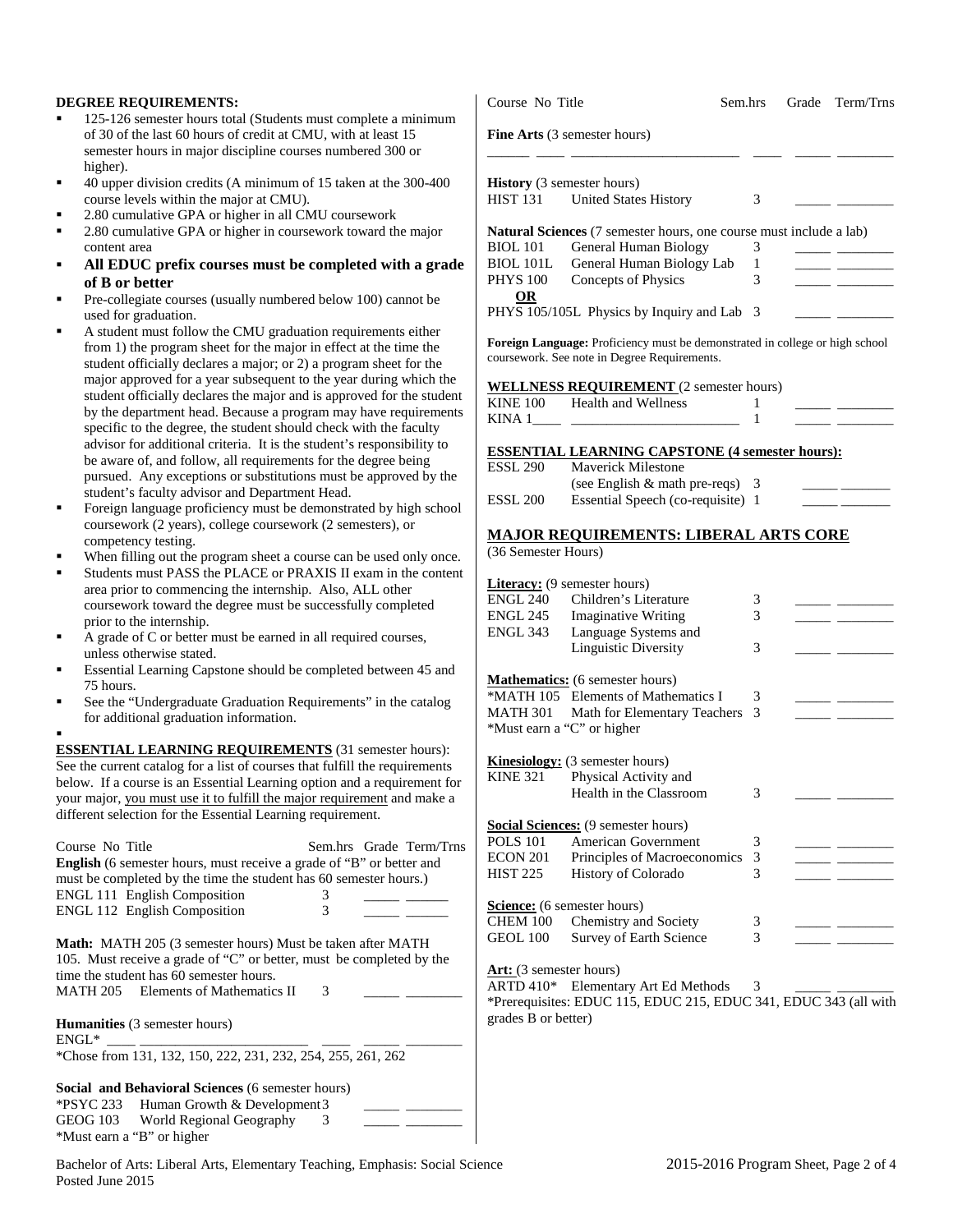| Course No Title                                        | Sem.hrs Grade Term/Trns | Course No Title                                                            |  | Sem.hrs Grade Term/Trns |
|--------------------------------------------------------|-------------------------|----------------------------------------------------------------------------|--|-------------------------|
| <b>SOCIAL SCIENCE CONTENT AREA (15 semester hours)</b> |                         | <b>Concentration: 6</b> semester hours chosen from Concentration Electives |  |                         |
| <b>Required Courses:</b> (9 semester hours)            |                         | below.                                                                     |  |                         |
| <b>HIST 102</b><br>Western Civilizations               |                         |                                                                            |  |                         |
| Introduction to Anthropology<br>ANTH 202               |                         |                                                                            |  |                         |
| POLS 236<br>State and Local Government                 |                         |                                                                            |  |                         |

 $\mathbf{I}$ 

#### **Elementary Education Requirements** (-38 semester hours – 840 Field Experience Hours)

**Program Requirements:** ENGL 111, ENGL 112, , PSYC 233, EDUC 115, EDUC 215 (all with a grade of B or better), and MATH 105 with grade of C or better and formal acceptance into the Teacher Education Program.

| <b>EDUC</b> 115     | What It Means to be a Teacher 1 |    | 1 semester hours  | 8 Field Experience Hours   |
|---------------------|---------------------------------|----|-------------------|----------------------------|
| <b>EDUC 215</b>     | Teaching as a Profession        |    | 1 semester hours  | 12 Field Experience Hours  |
| EDUC 341            | Pedagogy & Assessment:          |    |                   |                            |
|                     | K-6/Elementary                  | 3  | 3 semester hours  | 20 Field Experience Hours  |
| EDUC 343            | Teaching to Diversity           | 3  | 3 semester hours  | 20 Field Experience Hours  |
| EDUC 374            | Exceptional and ELL             | 3  | 3 semester hours  |                            |
| EDUC <sub>378</sub> | Technology for K-12 Educators 1 |    | 1 semester hours  |                            |
| EDUC <sub>441</sub> | Methods of Teaching Lang.       |    |                   |                            |
|                     | & Literacy: EL                  | 6  | 6 semester hours  | 60 Field Experience Hours  |
| EDUC <sub>451</sub> | Methods of Teaching Math:       |    |                   |                            |
|                     | EC/EL                           | 3  | 3 semester hours  | 60 Field Experience Hours  |
| <b>EDUC</b> 461     | Methods of Teaching Science     |    |                   |                            |
|                     | & Social Science: EC/EL         | 3  | 3 semester hours  | 60 Field Experience Hours  |
| <b>EDUC</b> 471     | <b>Educational Assessment</b>   |    | 1 semester hours  |                            |
| EDUC <sub>475</sub> | <b>Classroom Management</b>     |    | 1 semester hours  |                            |
| EDUC 499C           | Teaching Internship/Colloq.:    |    |                   |                            |
|                     | EL                              | 12 | 12 semester hours | 600 Field Experience Hours |

#### **\*\*All EDUC prefix courses listed above must be completed with a grade of B or better to progress through the program sequence.**

**Concentration:** (6 semester hours) Chosen from: HIST 305 The Old South (3) HIST 342 The Early American Republic (3) HIST 345 The History of Immigration, Race, and Ethnicity in America (3) HIST 370 Early U.S. Women's History (3) HIST 410 Environment History of the U.S. (3) HIST 415 Colonial America (3) HIST 416 The American Revolution (3) HIST 420 Civil War (3)

#### **POLICIES:**

- 1. Please see the catalog for a complete list of graduation requirements.
- 2. This program sheet must be submitted with your graduation planning sheet to your advisor during the **semester prior to the semester of graduation, no later than October 1 for spring graduates, no later than March 1 for fall graduates.** You must turn in your "Intent to Graduate" form to the Registrar's Office **by September 15 if you plan to graduate the following May, and by February 15 if you plan to graduate the following December**.
- 3. Your advisor will sign and forward the Program Sheet and Graduation Planning Sheet to the Department Head for signature. Finally, the Department Head will submit the signed forms to the Registrar's Office. (Students cannot handle the forms once the advisor signs.)
- 4. If your petition for graduation is denied, it will be your responsibility to reapply for graduation in a subsequent semester. Your "Intent to Graduate" does not automatically move to a later graduation date.
- 5. NOTE: During your senior year, you will be required to take a capstone exit assessment/project (e.g,, Major Field Achievement Test).